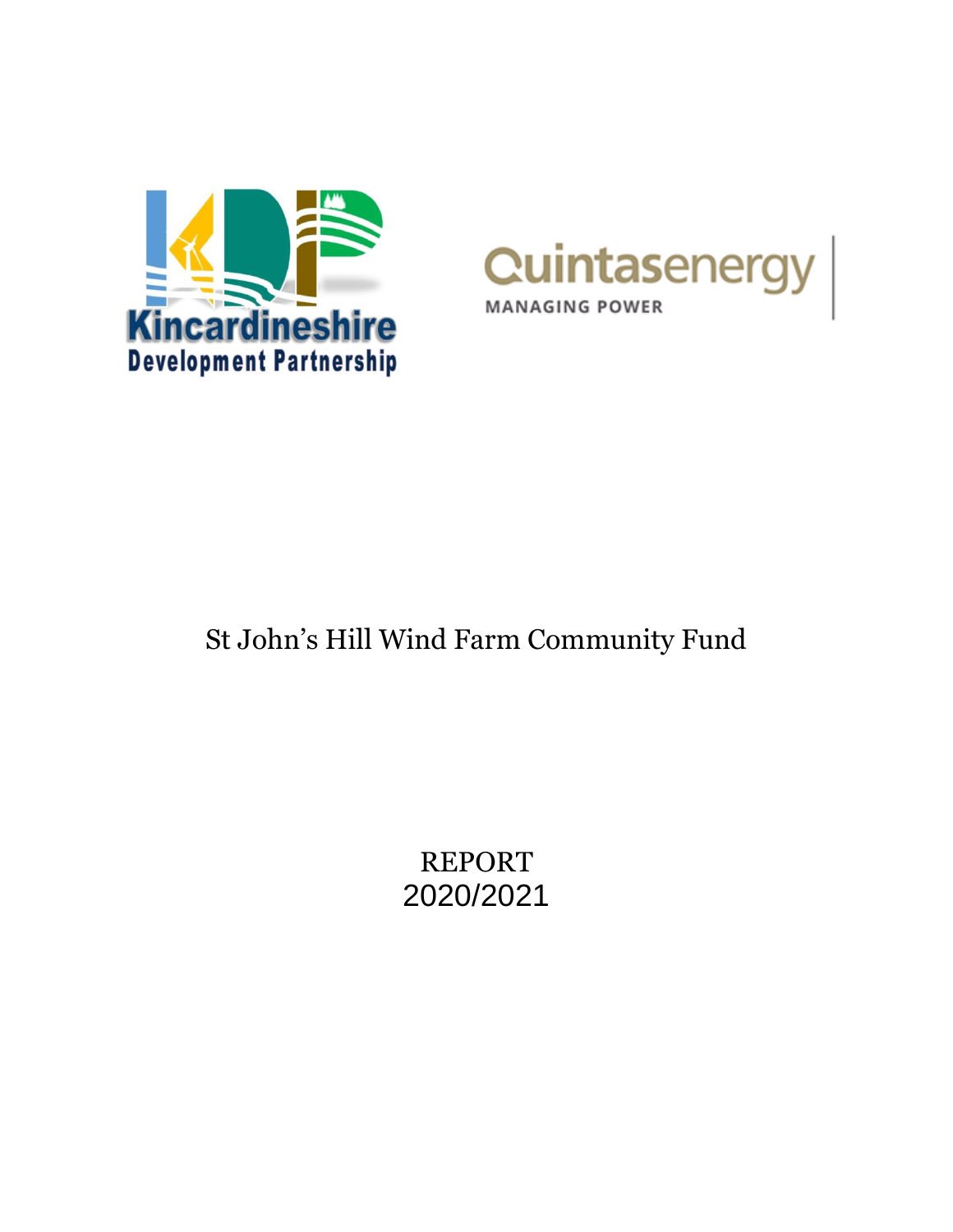REV established a Community Fund for St John's Hill Wind Farm which receives £12,950 per year (index linked) available to support local community projects during the 25-year lifetime of the wind farm. The ownership of the Wind Farm has now transferred to Quintasenergy. The fund is administered by Kincardineshire Development Partnership (KDP) and managed by a decision-making panel made up of members nominated by the local Community Councils in the area of benefit, a KDP nominated representative plus a representative from Quintasenergy. The community fund is open to applications from groups and projects which benefit the communities in the following Community Council areas:

- Arbuthnott
- Catterline, Kinneff and Dunnottar

As a result of Covid-19, the fund did not operate in 2020 and instead the funds for 2020 and 2021 were allocated in 2021. The total fund for the combined period was £37,658.68. This was made up of the 2020 annual award of £15,636.40, the 2021 award of £16,027.79, plus £5,994.48 which had been unpaid in the previous year.

The fund opened for applications on 1 January 2021 for a three-month period, closing on 31 March 2021.

Applications were distributed to the Decision-Making Panel members for consideration prior to the panel meeting on 22<sup>nd</sup> April 2021. Applications which met criteria of the fund were broken down into the two geographic areas. 7 applications were received, 4 from Arbuthnott and 3 from Catterline, Kinneff and Dunnottar with a total requested £20,195.38.

The policy to only consider applications which met all criteria on the evening i.e. planning permission, quotes, accounts, and constitutions on the table worked well.

All 7 groups received an award, with £19,989.38 worth of funding agreed. £17,669.29 was carried forward to 2022. See appendix 1 and 2 for a complete list of applicants and breakdown of funding awarded.

All applicants were informed by email/letter of the outcome. Successful applicants must report back to KDP within twelve months or whenever the project is complete, whichever is soonest.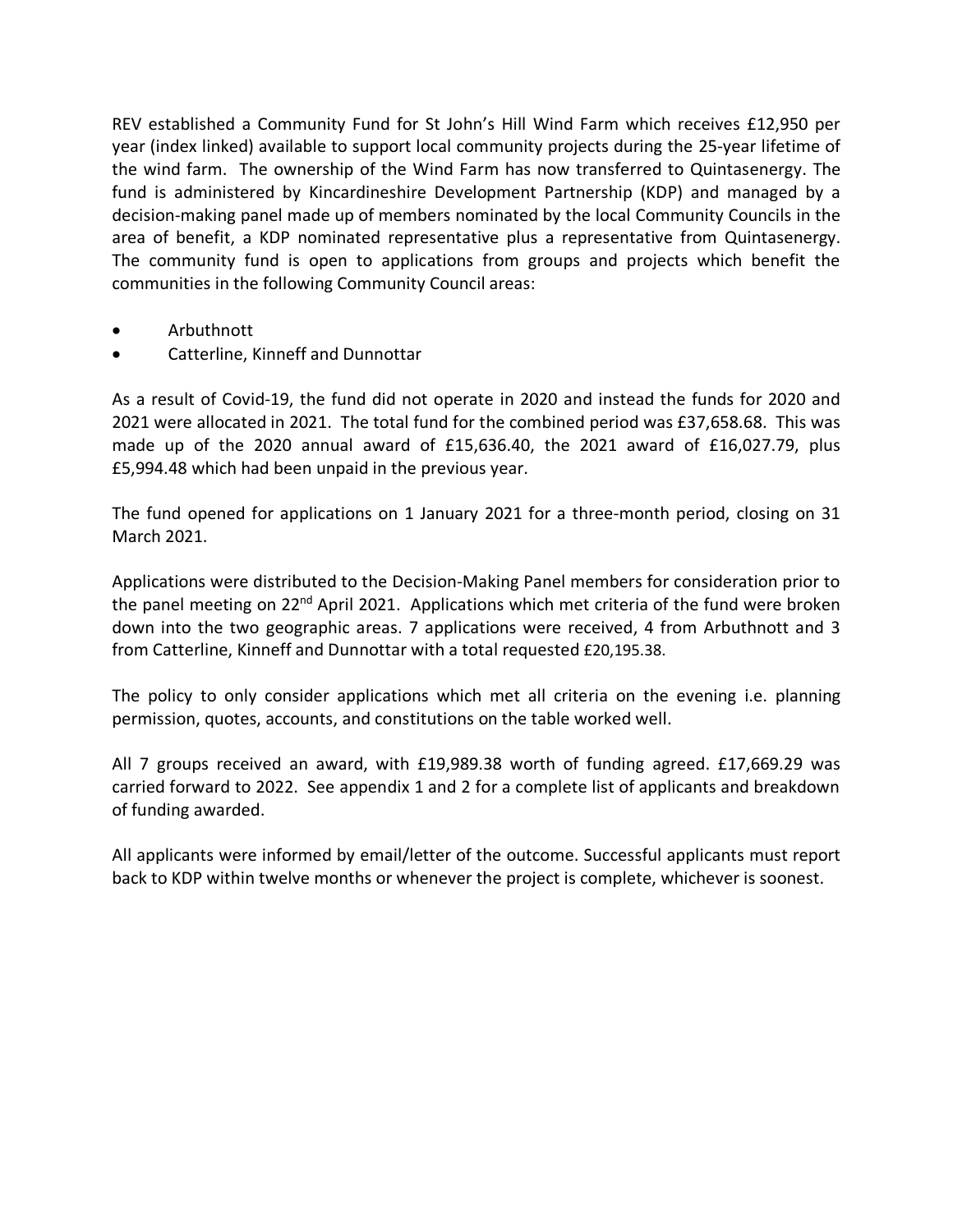Applications were received by a range of community projects. The following grants were awarded:

Friends of the Grassic Gibbon Centre - £4288.95 – Road signs Arbuthnott Community Council - £2610.00 – Defibrillator Friends of the Grassic Gibbon Centre - £1698.36 - Exhibition & archive update Arbuthnott Bervie Kinneff Church - £2420.00 – Extension close out activities Kinneff Old Church Preservation Trust - £5000.00 – Repairs/renovations of the East Wall Catterline School Parent Group - £3455.09 – Playground games / outdoor spaces Catterline Coastal Rowing Club - £516.98 – Gazebo & feather flag

### **Points for Future Consideration**

The administration of the St Johns Hill Wind Farm Community Fund for 2020/2021 was reviewed by the decision-making panel.

The fund successfully attracted a good number of applicants, which overall met with the Terms and Conditions as laid out. Communication with community groups and projects worked well and the timing of press releases was appropriate. Applications were sent to panel members electronically which was more efficient and environmentally friendly. Because of Covid-19 it was necessary to conduct the panel meeting virtually. This worked well but it was agreed to revert to face to face meetings once restrictions had been lifted. It was agreed that there would not be a presentation ceremony. All payments were made electronically instead of sending cheques.

### **Conclusions**

As the chairperson for the panel meetings rotates between the two Community Councils, it was agreed that each year the chairperson for the panel meeting would be nominated by the relevant Community Council prior to the meeting.

No other changes were required.

#### **Financial Report**

The 2020 Financial Account for St John's Hill Wind Farm Community Fund can be seen in Appendix 3.

*Kincardineshire Development Partnership would like to extend their thanks to the two Community Councils involved in the funding process who are represented on the Decision-Making Panel. Also, the Quintasenergy for their support throughout this process.*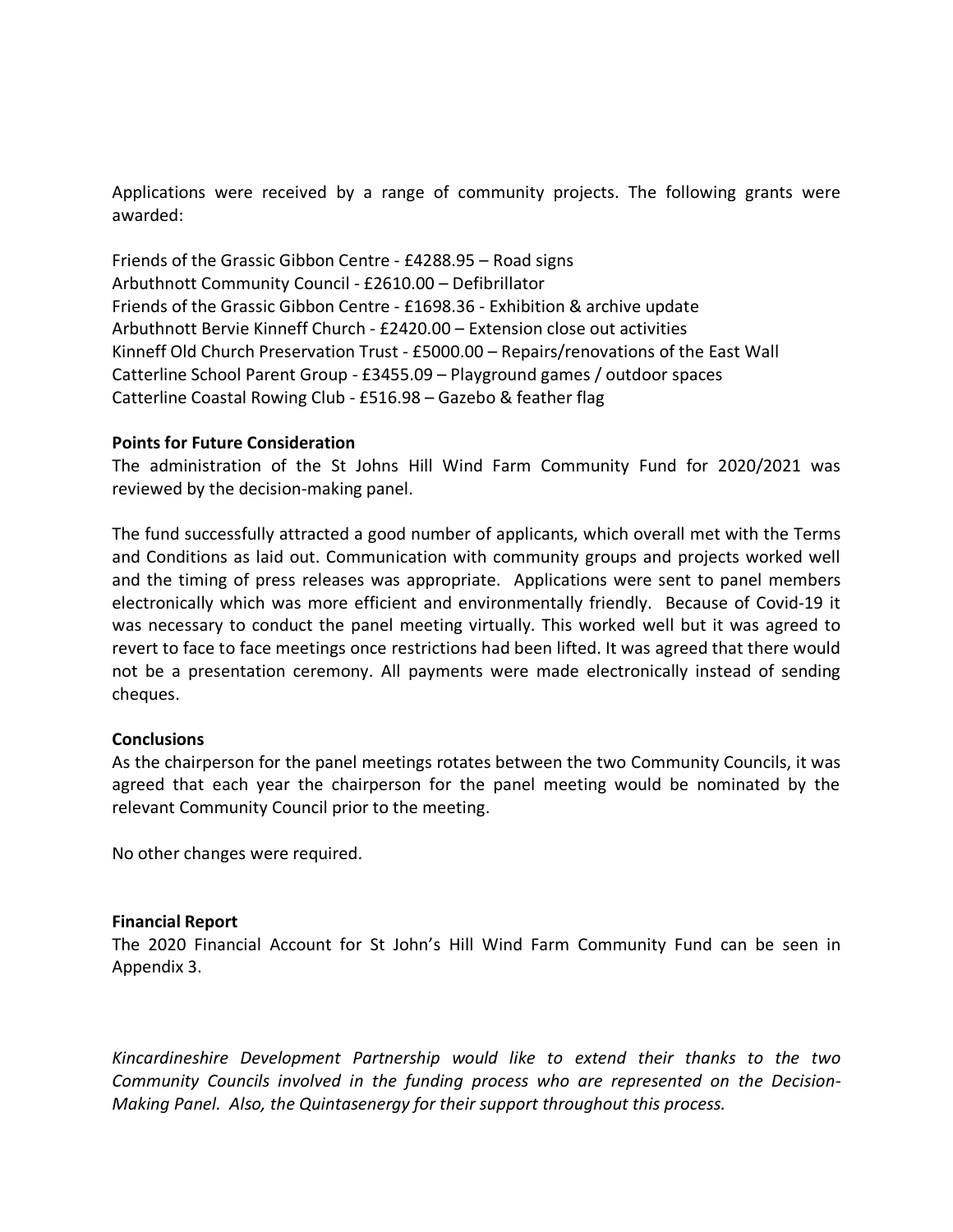## **Appendix 1: St John's Hill Wind Farm Community Fund - All Applications Received in 2020/21**

| Applicant                                  | <b>Amount Requested</b> | Awarded    |
|--------------------------------------------|-------------------------|------------|
| <b>Arbuthnott</b>                          |                         |            |
| Friends of the Grassic Gibbon Centre       | £4,288.95               | £4,288.95  |
| <b>Arbuthnott Community Council</b>        | £2,816.00               | £2,610.00  |
| Friends of the Grassic Gibbon Centre       | £1,698.36               | £1,698.36  |
| Arbuthnott Bervie Kinneff Church           | £2,420.00               | £2,420.00  |
|                                            |                         |            |
| <b>Catterline, Kinneff &amp; Dunnottar</b> |                         |            |
| Kinneff Old Church Preservation Trust      | £5,000.00               | £5,000.00  |
| <b>Catterline School Parent Group</b>      | £3,455.09               | £3,455.09  |
| <b>Catterline Coastal Rowing Club</b>      | £516.98                 | £516.98    |
|                                            |                         |            |
| <b>Total</b>                               | £20,195.38              | £19,989.38 |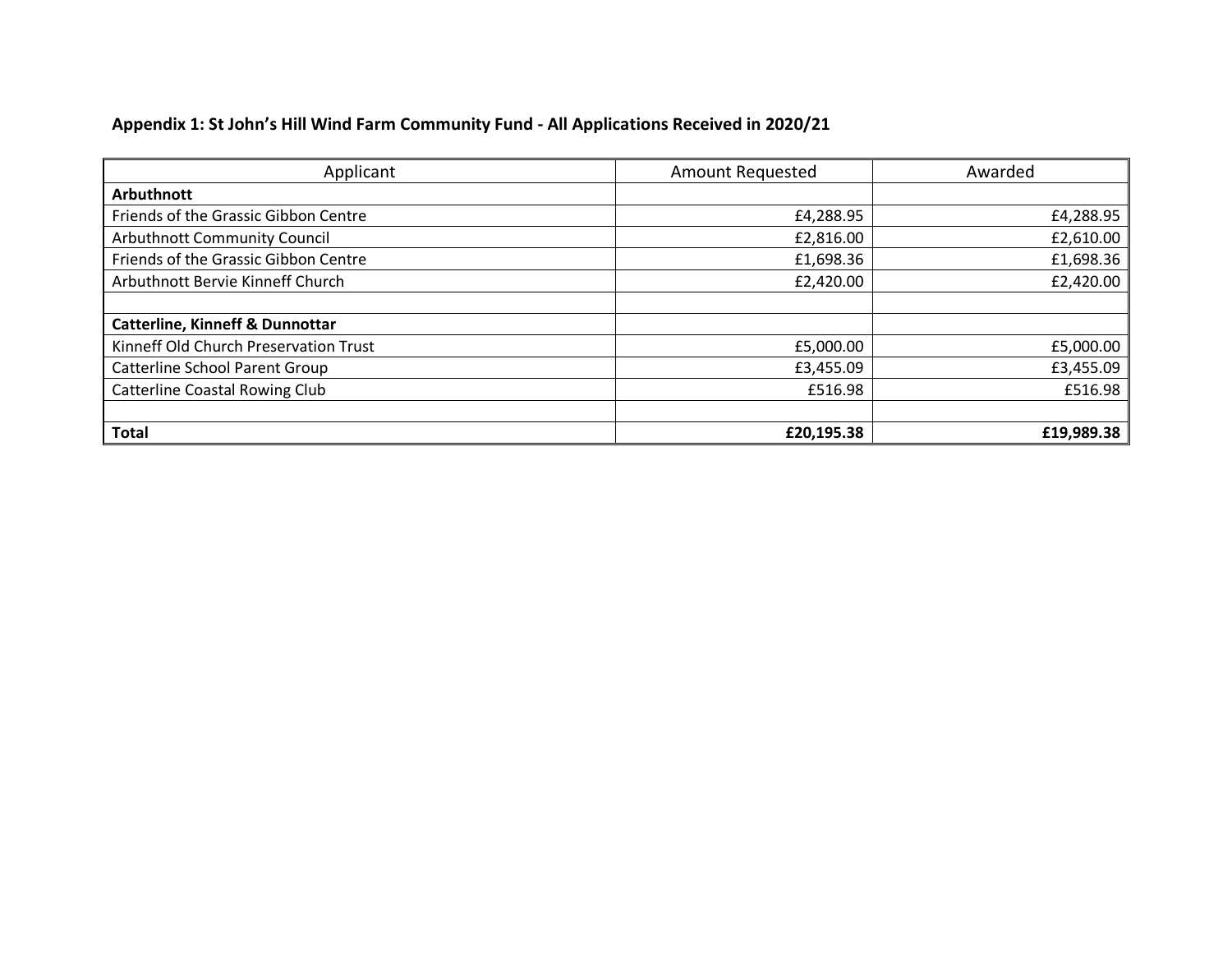### **Appendix 2: Breakdown of Funds per Community Council Area**

| Community<br>Council               | Applicant                                                       | Project                                                                         | <b>Funds requested</b> | Notes/Decision                        | 2020-21    | Underspend<br>2019 | <b>Total Available</b><br>2020-21 |
|------------------------------------|-----------------------------------------------------------------|---------------------------------------------------------------------------------|------------------------|---------------------------------------|------------|--------------------|-----------------------------------|
| Arbuthnott                         |                                                                 |                                                                                 |                        |                                       | £15,832.09 | £9,628.38          | £25,460.47                        |
| SJH2020-001                        | Friends of the Grassic<br>Gibbon Centre<br>Arbuthnott Community | New Road Signs - Phase 1                                                        | £4,288.95              | Award was based on firm quotation for | £4,288.95  |                    |                                   |
| SJH2020-003                        | Council                                                         | Defibrillator                                                                   | £2,816.00              | fitting.                              | £2,610.00  |                    |                                   |
| SJH2020-004                        | Friends of the Grassic<br>Gibbon Centre                         | <b>Exhibition &amp; Archive</b><br>Update                                       | £1,698.36              |                                       | £1,698.36  |                    |                                   |
| SJH2020-006                        | Arbuthnott Bervie Kinneff<br>(Church of Scotland)               | Arbuthnott Church<br>Extension-close-out<br>activities                          | £2,420.00              |                                       | £2,420.00  |                    |                                   |
|                                    |                                                                 | Sub-total                                                                       | £11,223.31             |                                       | £11,017.31 |                    | £14,443.16                        |
|                                    |                                                                 |                                                                                 |                        |                                       |            |                    |                                   |
| Catterline, Kinneff<br>& Dunnottar |                                                                 |                                                                                 |                        |                                       | £15,832.10 | $-E3,633.89$       | £12,198.21                        |
| SJH2020-002                        | Kinneff Old Church<br><b>Preservation Trust</b>                 | Repairs & renovations of<br>the East wall                                       | £5,000.00              |                                       | £5,000.00  |                    |                                   |
| SJH2020-005                        | Catterline School Parent<br>Group                               | Playground games<br>rejuvenation &<br>improvement of outdoor<br>learning spaces | £3,455.09              |                                       | £3,455.09  |                    |                                   |
| SJH2020-007                        | <b>Catterline Coastal Rowing</b><br>Club                        | Branded gazebo & feather<br>flag                                                | £516.98                |                                       | £516.98    |                    |                                   |
|                                    |                                                                 | Sub-total                                                                       | £8,972.07              |                                       | £8,972.07  |                    | £3,226.14                         |
|                                    |                                                                 |                                                                                 |                        |                                       |            |                    |                                   |
| <b>TOTAL AVAILABLE</b><br>2020-21  | £37,658.68                                                      | <b>TOTAL FUNDS</b><br><b>REQUESTED</b>                                          | £20,195.38             |                                       | £19,989.38 |                    |                                   |
|                                    |                                                                 |                                                                                 |                        |                                       |            |                    |                                   |
|                                    |                                                                 |                                                                                 |                        | C/F to 2022                           | £17,669.30 |                    |                                   |
|                                    |                                                                 |                                                                                 |                        | <b>Arbuthnott CC</b>                  |            |                    | £14,443.16                        |
|                                    |                                                                 |                                                                                 |                        | Catterline, Kinneff Dunnottar CC      |            |                    | £3,226.14                         |

### **St John's Hill Windfarm Community Fund Applications 2020-21**